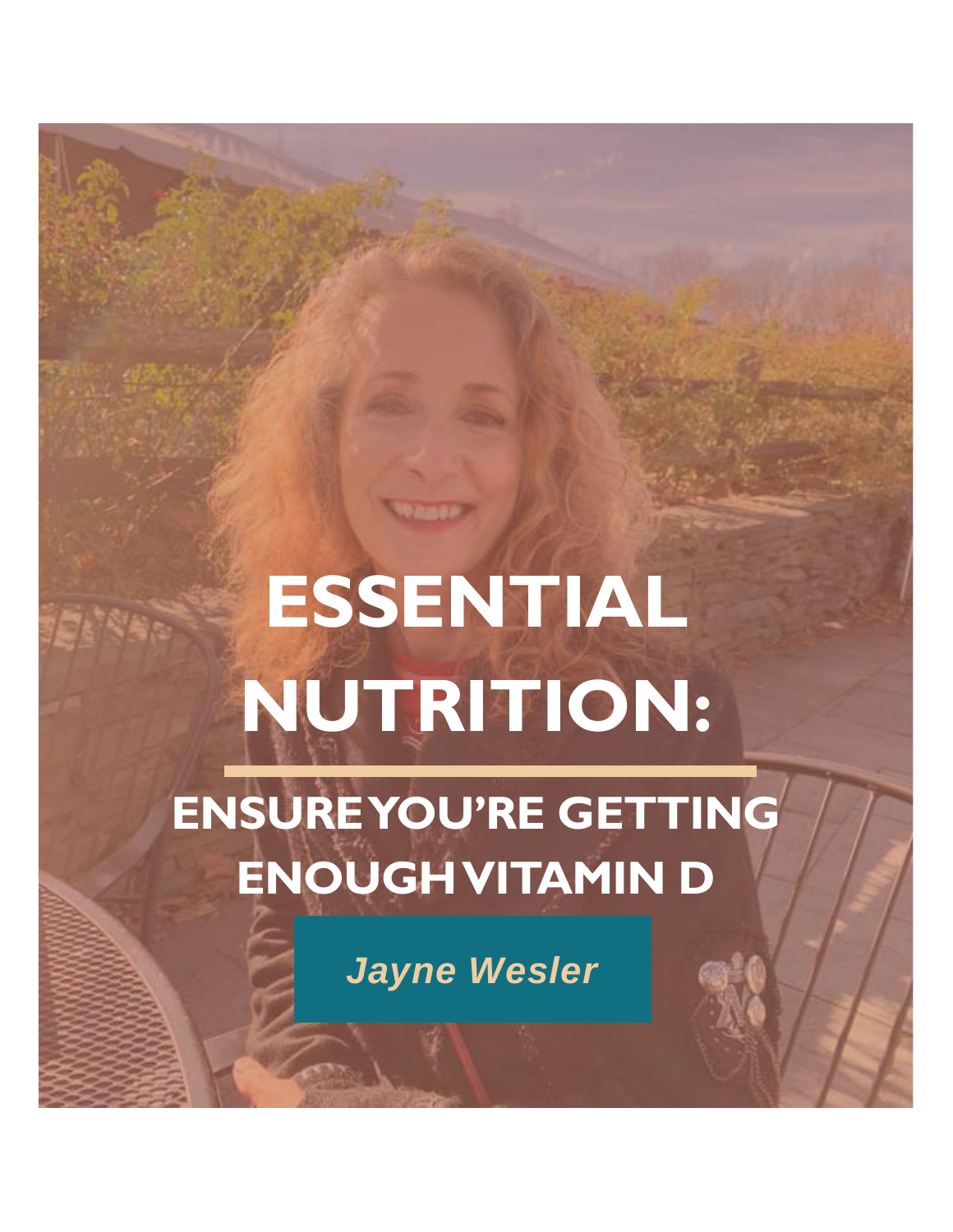## **ESSENTIAL NUTRITION: ENSURE YOU'RE GETTING ENOUGH VITAMIN D**

You probably know that vitamin D is important for strong bones, but new research shows that it packs many additional health benefits as well. Even though our bodies make this nutrient naturally when we're exposed to sunlight, more than one billion people worldwide suffer from a deficiency.

These are the basic facts about vitamin D and easy ways to ensure you're getting enough.

## **Basic Facts About Vitamin D**

- **1.** Understand how vitamin D strengthens your bones. Vitamin D is also a hormone. It controls calcium absorption and builds strong bones and teeth while reducing your risk of osteoporosis.
- **2.** Protect your physical health. Studies are discovering more good stuff about the sunshine vitamin. It can also help protect you from certain cancers, heart disease, asthma, type 1 and type 2 diabetes and hypertension.
- **3.** Learn about the mental health benefits. Vitamin D may also help you to think and feel better. In older adults, it's been found effective in improving cognitive functions and alleviating depression.
- **4.** Recognize the risk factors for vitamin D deficiency. As we age, our kidneys have to work harder to convert vitamin D into its active form, so we may need supplements. The same is often true for mothers breastfeeding infants, people with darker skin, and those with conditions like Chron's disease or milk allergies.
- **5.** Know your individual needs. The Institute of Medicine bases their recommendations on age, so they suggest at least 400 IU from birth to 12 months, 600 IU for children and adults, and 800 IU for seniors over 71. Depending on their age and medical condition, some individuals may need 2,000 to 4,000 IUs, which is still regarded as safe.
- **6.** Get tested. While bone pain and muscle weakness are possible, the symptoms of vitamin D deficiency are often very subtle. Your doctor can give you a simple blood test to be sure. It's called a 25 hydroxyvitamin D test and blood levels of 20 nanograms per milliliter are usually considered healthy.
- **7.** Talk with your doctor about drug interactions. Some drugs like steroids can lower vitamin D levels while others like statins can raise them. Your doctor can help you find a safe level for you.